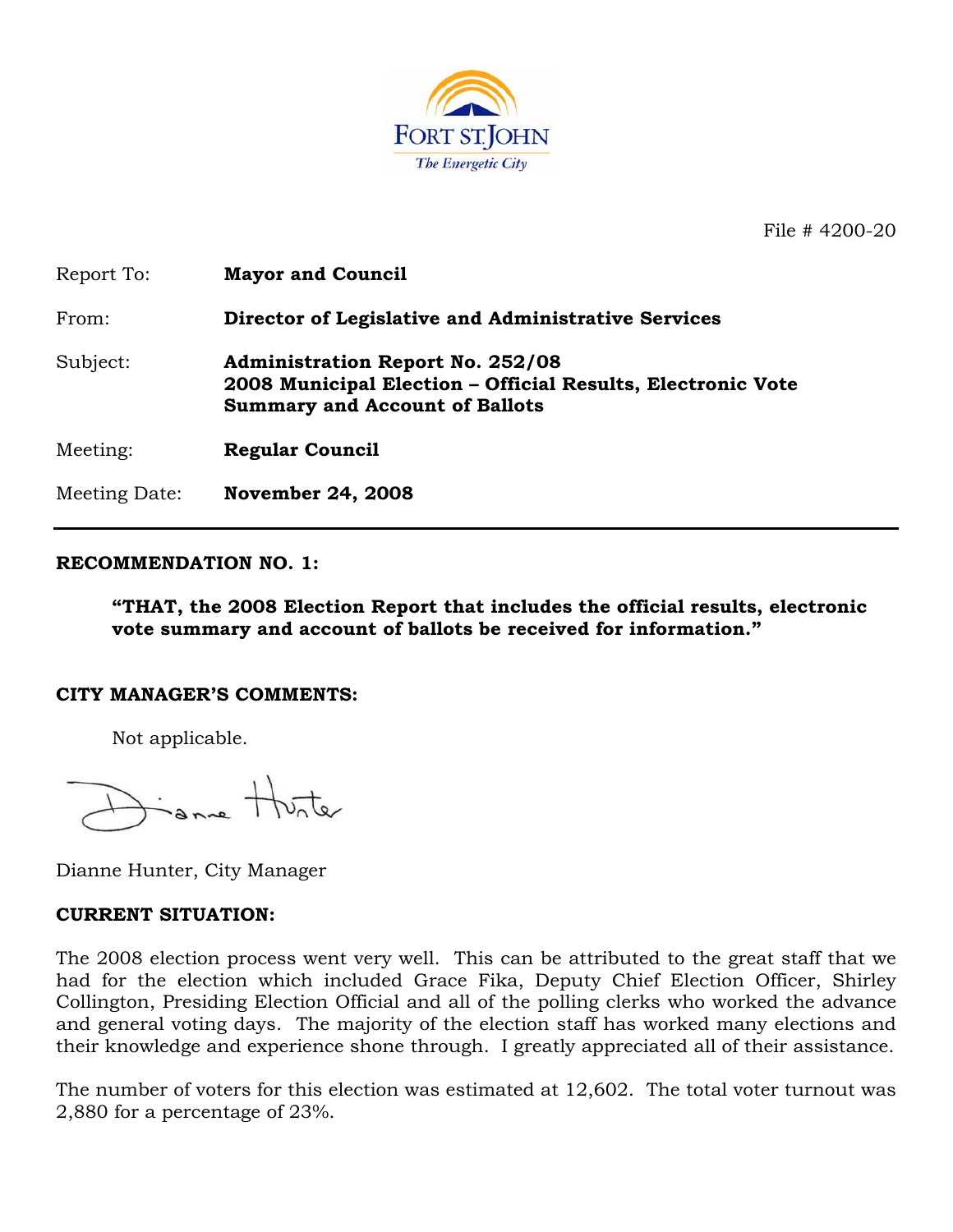#### **BACKGROUND INFORMATION:**

In accordance with Section 148 of the *Local Government Act*:

- *1) within 30 days after the declaration of official election results under Section 76 for an election by acclamation or under Section 136 for an election by voting, the chief election officer must submit a report of the election results to the local government.*
- *2) in the case of an election by voting, the report under subsection (1) must include a compilation of the information on the ballot accounts for the election.*

### **ATTACHMENTS:**

- 2008 Election Results
- Electronic Vote Summary and Accountability of Ballots

### RESPECTFULLY SUBMITTED:

Janet Prestley, Chief Election Officer Director of Legislative and Administrative Services November 17, 2008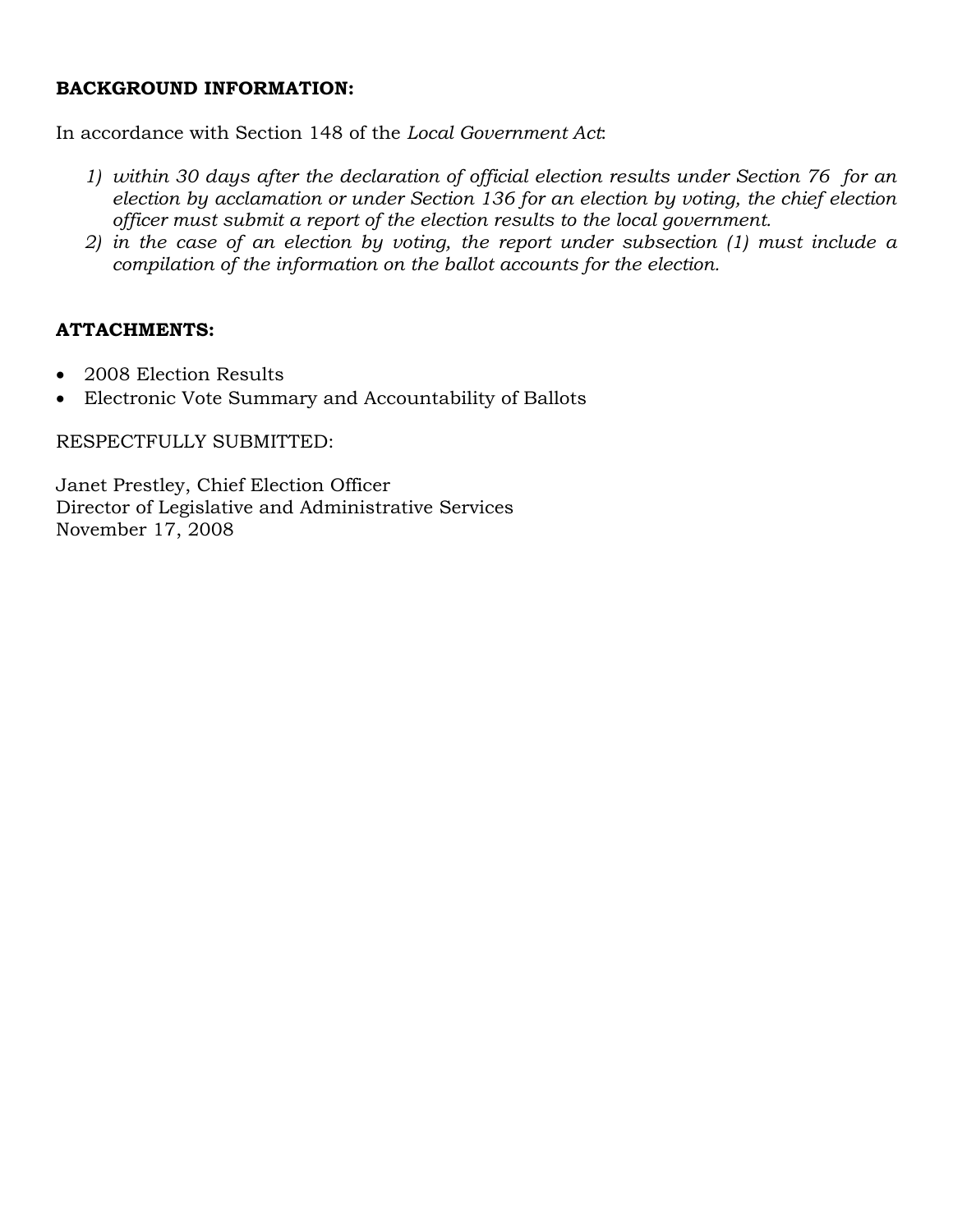

## **2008 MUNICIPAL ELECTION November 15, 2008 OFFICIAL RESULTS**

| <b>MAYOR</b>       | <b>Advance</b><br><b>Voting</b> | General<br>Voting | General<br>Voting | <b>General Voting</b><br>(Combined<br>Totals) | <b>TOTAL</b><br><b>NUMBER OF</b><br><b>VALID VOTES</b><br><b>CAST</b> |
|--------------------|---------------------------------|-------------------|-------------------|-----------------------------------------------|-----------------------------------------------------------------------|
| <b>Bruce Lantz</b> | 375                             | 841               | 282               | 1123                                          | 1498                                                                  |
| Jim Eglinski       | 362                             | 725               | 255               | 980                                           | 1342                                                                  |

| <b>COUNCILLORS</b>       | <b>Advance</b><br>Voting | General<br>Voting | General<br>Voting | <b>General Voting</b><br>(Combined<br>Totals) | <b>TOTAL</b><br><b>NUMBER OF</b><br><b>VALID VOTES</b><br><b>CAST</b> |
|--------------------------|--------------------------|-------------------|-------------------|-----------------------------------------------|-----------------------------------------------------------------------|
| Theresa Mucci-Rodgers    | 247                      | 591               | 201               | 792                                           | 1039                                                                  |
| Karen Simpson            | 303                      | 608               | 218               | 826                                           | 1129                                                                  |
| <b>Trevor Bolin</b>      | 380                      | 888               | 290               | 1178                                          | 1558                                                                  |
| Don Irwin                | 339                      | 792               | 285               | 1077                                          | 1416                                                                  |
| <b>Bruce Christensen</b> | 466                      | 970               | 345               | 1315                                          | 1781                                                                  |
| Connie Wowchuk           | 207                      | 426               | 121               | 547                                           | 754                                                                   |
| Larry Evans              | 473                      | 1020              | 346               | 1366                                          | 1839                                                                  |
| Warren Mears             | 237                      | 494               | 167               | 661                                           | 898                                                                   |
| Josh Wilson              | 179                      | 414               | 133               | 547                                           | 726                                                                   |
| Dan Davies               | 438                      | 958               | 357               | 1315                                          | 1753                                                                  |
| Lori Ackerman            | 436                      | 915               | 334               | 1249                                          | 1685                                                                  |

Calculated in October 2008

| <b>Estimated Number of</b><br><b>Eligible Voters</b> | 12602 |
|------------------------------------------------------|-------|
| <b>Voter Turnout</b>                                 | 2880  |
| %                                                    |       |

The determination of official election results was made by the Chief Election officer on November 17, 2008 and is based on ballot accounts as amended or prepared by the Chief Election Officer.

mur Mestlin<br>Spiet Election Officer